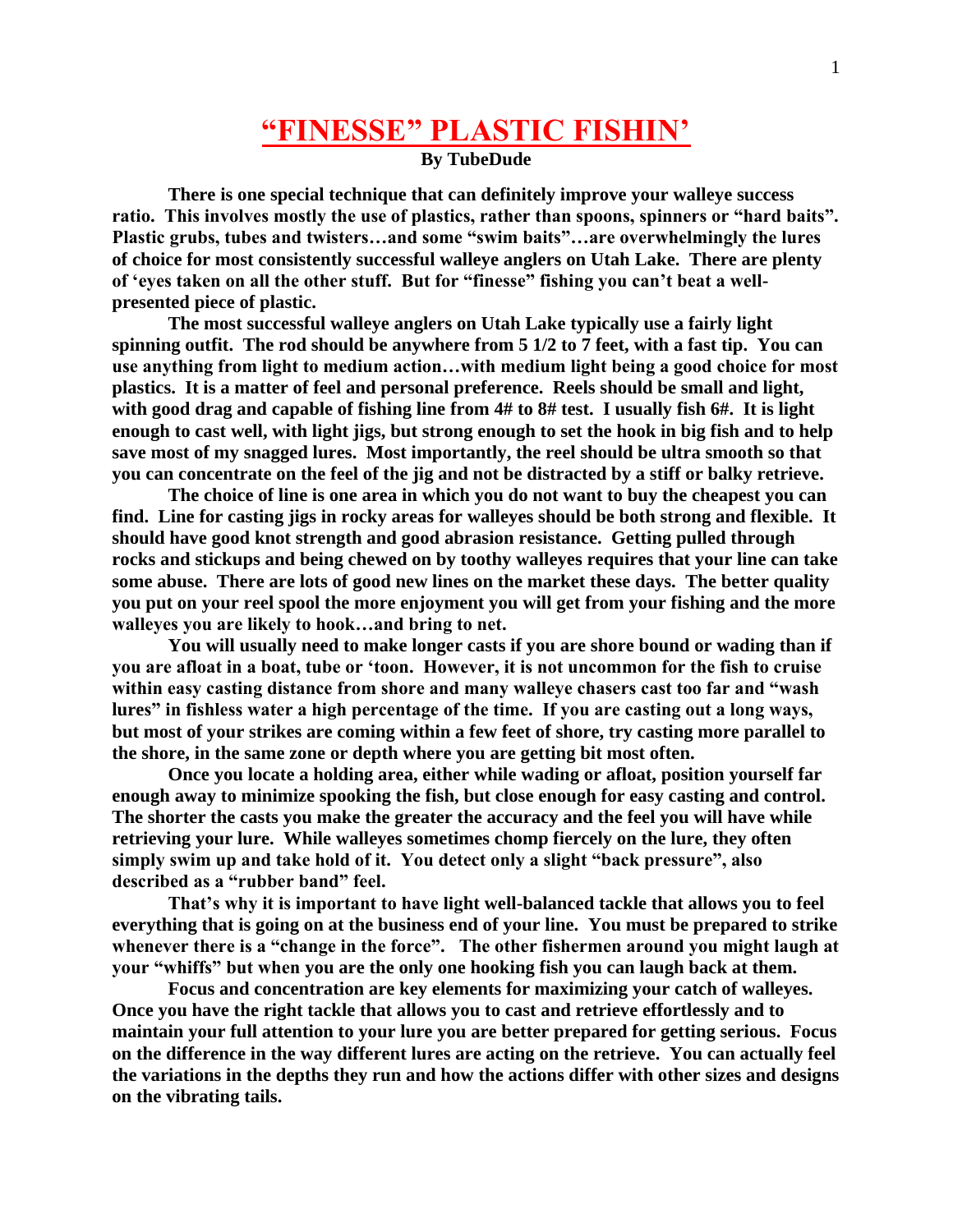**You must fish every cast with positive expectation that a fish will interrupt your retrieve at any second, regardless of what has happened on your previous 100 casts. If your mind is wandering when you get an "inquiry" you give the fish time to spit out the fake food before you set the hook. Sometimes the only indication of a taker is the sudden stop of the vibration of the lure …with no detectable strike. If you are not paying attention you might just keep reeling until the fish (which has been swimming toward you, along with your lure) simply opens its mouth and releases your lure. You completely missed an opportunity because you were bored or distracted.**

**Something I suggest to walleye "newbies" is to fish with a "cocked" wrist. Make the cast and then lock your wrist in one position…letting the reel do the work. Don't use the rod tip to add any additional motion. Reel slowly and steadily, keeping the wrist cocked and ready for an instant hook-set. Turn the reel handle just fast enough to keep the plastic running slightly above the bottom.**

**It is important that you not only maintain total feel of the rod, reel, line and lure, but that you watch the line and the rod tip too. Sometimes the line will just give a slight twitch, where it enters the water. At other times, the visible vibrations on the rod will suddenly stop and the tip will dip just a little. You don't always feel these things. You must watch carefully for them and if you do not react and set the hook you just released a fish without the fun of the fight. HOOKSETS ARE FREE.**

**Mastering feel, finesse and technique is more important than which size, shape and color of plastic you throw. Remember, good fisherman can catch fish on the "wrong" lures…but poor fishermen often cannot catch fish on the "hot" lures. That being said, there is a lot of both art and science in putting together a good lure box for walleyes.**

**Since we have been discussing plastics let's talk about colors for both plastics and jig heads. A good generalized statement would be that visibility is more important than using an exact shade of a certain color. Even though walleyes can see shapes in the dark they cannot always see colors well enough to differentiate them. Only in clear water and good light can subtle color shades have a noticeable effect on walleye acceptance.** 

**Utah Lake is not famous for having clear water. But, when water levels are up and there has not been any significant wind for a few days the lake sometimes becomes more green than brown…and visibility can be measured in feet instead of inches. On those days solid colors can be more effective than bright contrasting colors.** 

**Good solid colors are white, black, purple, and chartreuse. Sometimes a motor oil or brown color can work well too. All of these can give off light waves in the same spectrums as natural food in the lake…leeches, worms, crawdads, small catfish and the lighter colored species, like white bass or crappie fry.**

**If the lake is in a more typical "murky" condition solid dark colors like black or purple can still work well. However, rigging them on a high visibility head can help. Try using dark red, hot red, orange or pink heads. Or, you can use black, purple or red heads with high-vis chartreuse eyes. Eyes can add a lot to the effectiveness of almost any jig, of any color, in any water condition.**

**Much of the best finesse plastic fishing for walleyes on Utah Lake is done during the fall and/or spring. The water is comfortably cooler than peak high summer temps and is usually somewhat clouded by seasonal breezes. During these "transition times" of the year, there is traditionally more wind, which keeps the water stirred up.**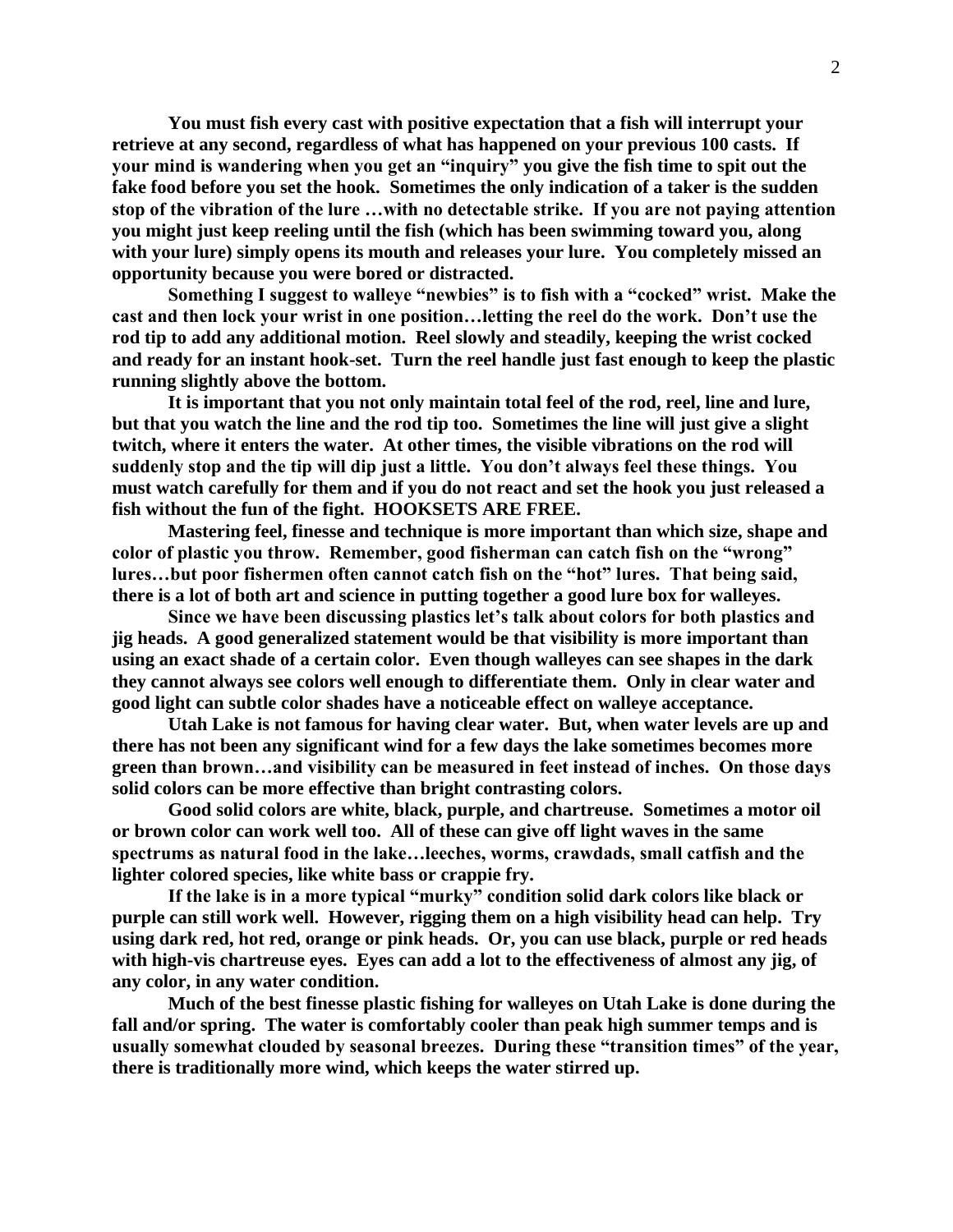**When the water is cold and cloudy, that's when you tie on brightly colored two-tone plastics, with contrasting colored jig heads. The fish move more slowly in colder water and they will not chase faster moving lures. You need to serve something that they can see well and which moves slowly enough to trigger a strike.**

**Most of the regulars on Utah Lake favor plastics that combine a dark colored body with a tail of chartreuse, for contrast and visibility. Black and chartreuse is among the most contrasting and visible combinations for cold murky water. However, almost any other dark color together with chartreuse will work. Other popular main body colors are smoke, purple, blue, watermelon, orange and red. Black and white combos can also be effective, as can orange and white, chartreuse and white, pink and white, etc.**



**Almost any color plastic will work for walleyes if fished in the right place…the right way. Here are some of my favorite two-tones…and the basic clear sparkle tail I begin with, before dying them. From the left…orange/chartreuse, red/chartreuse, purple chartreuse, junebug/chartreuse and black/chartreuse.**

**Some of these colors can be purchased from tackle manufacturers or retailers. Some of the more exotic combos must be made to order…either by the angler or someone with the materials and know-how to do the job. A few of the Utah Lake walleye crowd actually "hybridize" their own combo plastics. They buy packages of two different colors…say one of solid purple and one of chartreuse…solid or sparkle. Then, they cut the tails off one and the thick front parts off the other, and then weld them together. It is not difficult, if you have either an electric hot plate or a small burner. The idea is to hold the ends of both pieces to be joined over the heat…or touch them to the burner…and then join and hold them until the softened plastic hardens, heat welding the two different colors together. You can also use special plastic glues…a type of super glue especially formulated for gluing soft plastics together.**

**I have a couple of custom made hybrid colors that I use in Utah Lake more than any other colors. One is bright red glitter body with a chartreuse sparkle tail. The other is a bright purple glitter with a chartreuse sparkle tail. They work year round, for just about everything in the lake…including white bass, channel cats, bullheads, crappies and even carp. All species have eaten those crazy creations and sometimes I catch several species on the same day on the same lures.** 



**This healthy wallie was taken near the mouth of the Spanish Fork River in late August, right at daybreak, with a red and chartreuse 3" plastic shad grub on a 1/16 oz. head, fished slowly in only about 4 feet of water.**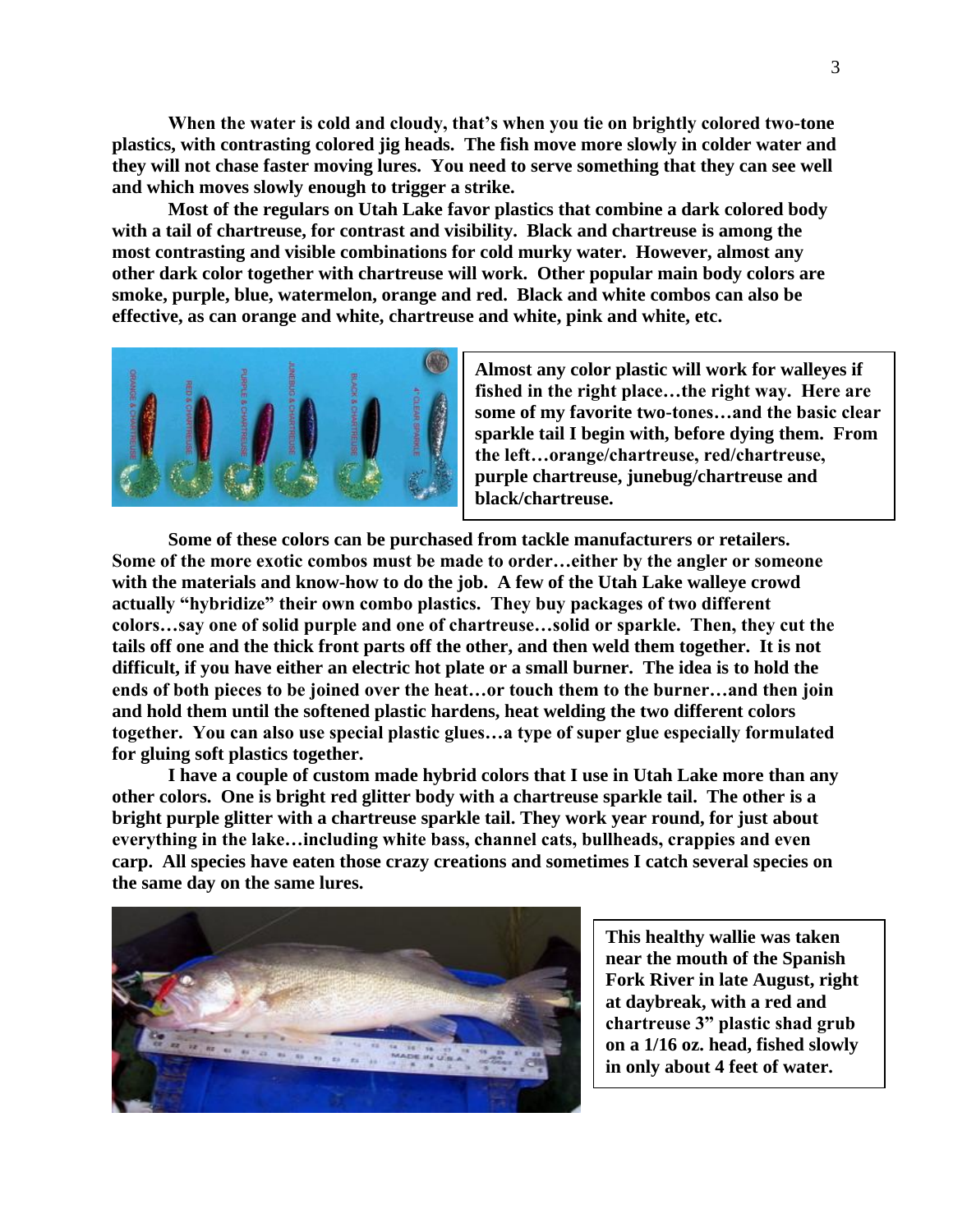

**One of my favorite walleye lures for Utah Lake. It is a 3" chartreuse "Shad Grub" with the front part dyed red. The hook is a 2/0 red Matzuo sickle hook with a 1/16 oz. head…red glitter with a chartreuse eye.**

**I make all of my custom colored creations because I have never found the exact colors I prefer from any other source. I buy solid color plastics, in 2", 3", 4" and 5" sizes and then color them the way I want them, using plastic dyes or special plastic paints. For the red sparkle and chartreuse sparkle combo I start with a solid chartreuse sparkle grub or shad body. Then I use plastic dye to color the front half red. For the purple and chartreuse I get a better end result by starting with a 3X clear sparkle body and then coloring the front purple and the back chartreuse. The solid colors I prefer to start with are clear sparkle, smoke sparkle, chartreuse sparkle, white, pearl and pearl chartreuse.**



**I use special plastic lure dyes to create a wide variety of color combos…or to brighten factory colors.**

**You have to practice using these dyes and learn the characteristics. Some will result in different colors when applied over plastics of different basic colors.**

**I also pour and paint all of my own jig heads. I discovered a long time ago that I could not find the exact combination of colors, hook sizes and weighted heads that I preferred…so I have made my own for many years. When fishing in water shallower than six feet deep it is better to fish a light head to avoid having heavier jigs dive into the rocks. I use 1/16 oz. jigs for fishing around the rocky areas and off the dikes of Utah Lake. The lighter weight allows me to reel my plastic slowly, just above the bottom, without having to reel too fast and without losing many jigs to the rock gods.**

**You can buy lots of jigs with 1/16 oz. heads. The big problem is that the hooks are usually far too small to fish them with the larger size plastics you need for walleyes. Most commercially made 1/16 oz. jigs have hook sizes no larger than size 6 or 4. They are made for fishing small plastics for crappie and perch.** 

**I pour my 1/16 oz. jig heads on larger hooks…from size 1 to 4/0. For the 3" and 4" plastics I use the most, I typically fish them on 1/0 to 3/0 hooks. These balance just about right with the size of the plastics, and provide much better hooking ability.** 

**As mentioned, I also custom paint my jig heads. Some are plain white, black or dark red. Some have single spot eyes, of white, black, red or chartreuse. The heads I use for fishing bright contrasting combo colors, in cold murky water, are usually a bit gaudier. Some are two-tone black and white, black and chartreuse, hot red and white, hot red and chartreuse or chartreuse with a hot red eye.**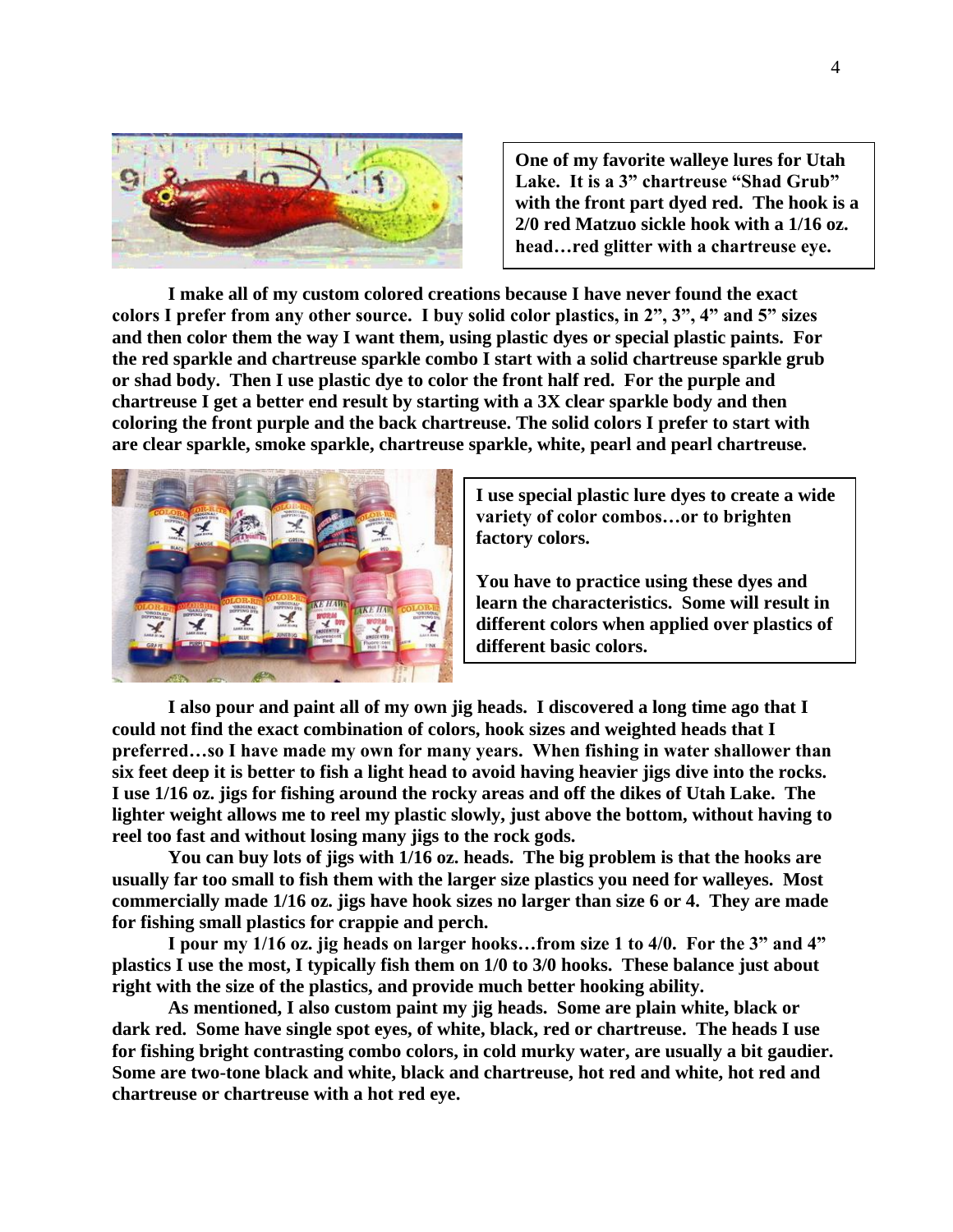

**Examples of jig heads I like to use with plastics on Utah Lake. Some have eyes of either white or chartreuse with a black pupil. Others have single color eye spots. The two jig heads in the lower right corner of the bottom picture are "dip heads"…with two tone heads created by dipping the top part in another color after the base coat of lighter colors. These all make good contrasting colors for fishing with various color plastics. But, if it is any consolation, there are plenty of walleyes taken on plain lead heads.**

**Some of my most effective heads…the ones I fish with my favorite red or purple and chartreuse plastics…are either purple or red glitter with a bright chartreuse eye with black pupil. I probably catch more fish, of all species, from Utah Lake, on my custom colored plastics…by using a red glitter head (chartreuse eye) than with all other lures and baits combined. And, that same combo is effective in many other waters too.**

**In the spring months, a "lime sherbet" plastic can be very effective. This combo has a lime green top and a white curly tail bottom (or vice versa). Fish it on any contrasting head. Hot pink works well, but so do chartreuse with a red eye or hot orange glitter.**

**Many hardcore walleye chasers on Utah Lake swear by the black and chartreuse combos…of jig heads and plastics. They do seem to work especially well during low light or murky water conditions. But they also work even during the post spawn period…when water clarity is good and water temps are up. The black and chartreuse may be a good imitation of a tasty young bullhead…a favorite food item of big walleyes.**

**Several plastics manufacturers sell tubes, grubs and swim baits in "fire tiger" colors…green, yellow and orange…sometimes with black stripes. For some reason this color combo is appealing to walleyes…and other species…almost year round. I fish it mostly with orange or fire tiger colored jig heads…often rigged in tandem with one of my other favorite colors.**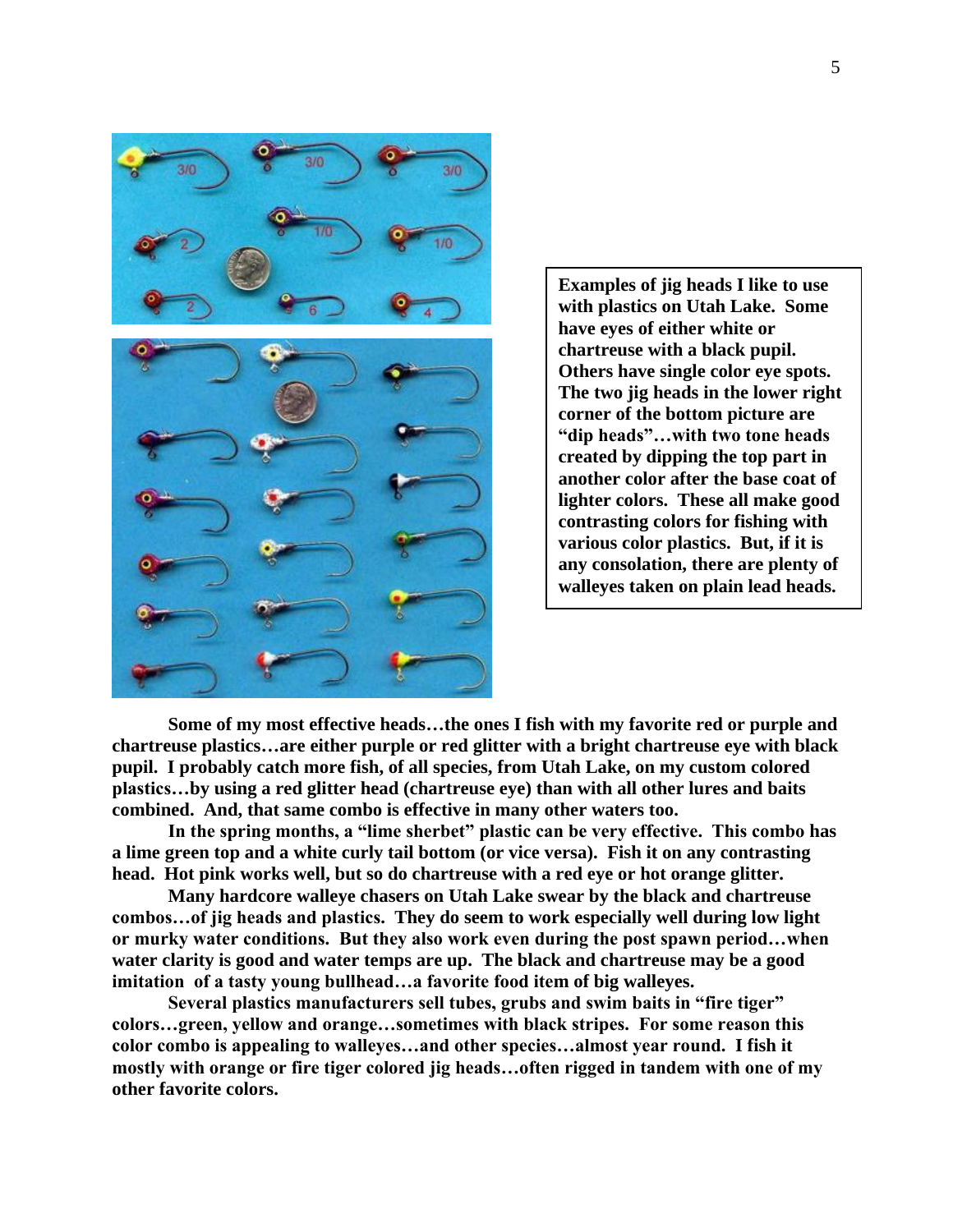

**Fire tiger is a color combo that works for walleyes almost everywhere. It is especially effective in cold or murky water when the better visibility of bright contrasting colors helps to get more bites.**

**This walleye was taken on a 3" fire tiger plastic being fished on an 1/8 oz. pony jig head…also painted fire tiger…with a chartreuse sparkle blade.**

**One of the best late fall colors, which also can be deadly in prespawn weeks, is hot pink plastic with either a pink or a hot red head. If you can find a good bright hot pink, with silver sparkle, it is well received by almost all the fish in Utah Lake during the cooler months. It seems to work better on smaller walleyes than the bigger ones, but I have taken some bigguns on it too.** 



**A prespawn male that slurped up a hot pink 3" grub with a hot pink 1/8 oz. head. It was taken off Lincoln Beach in mid-March of 2010.**

**This color is also very effective on late fall fish when the water temps are dropping and the fish are slowing down.**



**Another nice little male wallie taken on the same day as the picture above. This fish took a silver flecked chartreuse plastic on a hot orange head. This can be a deadly combo almost year round, especially in cold or murky water.**